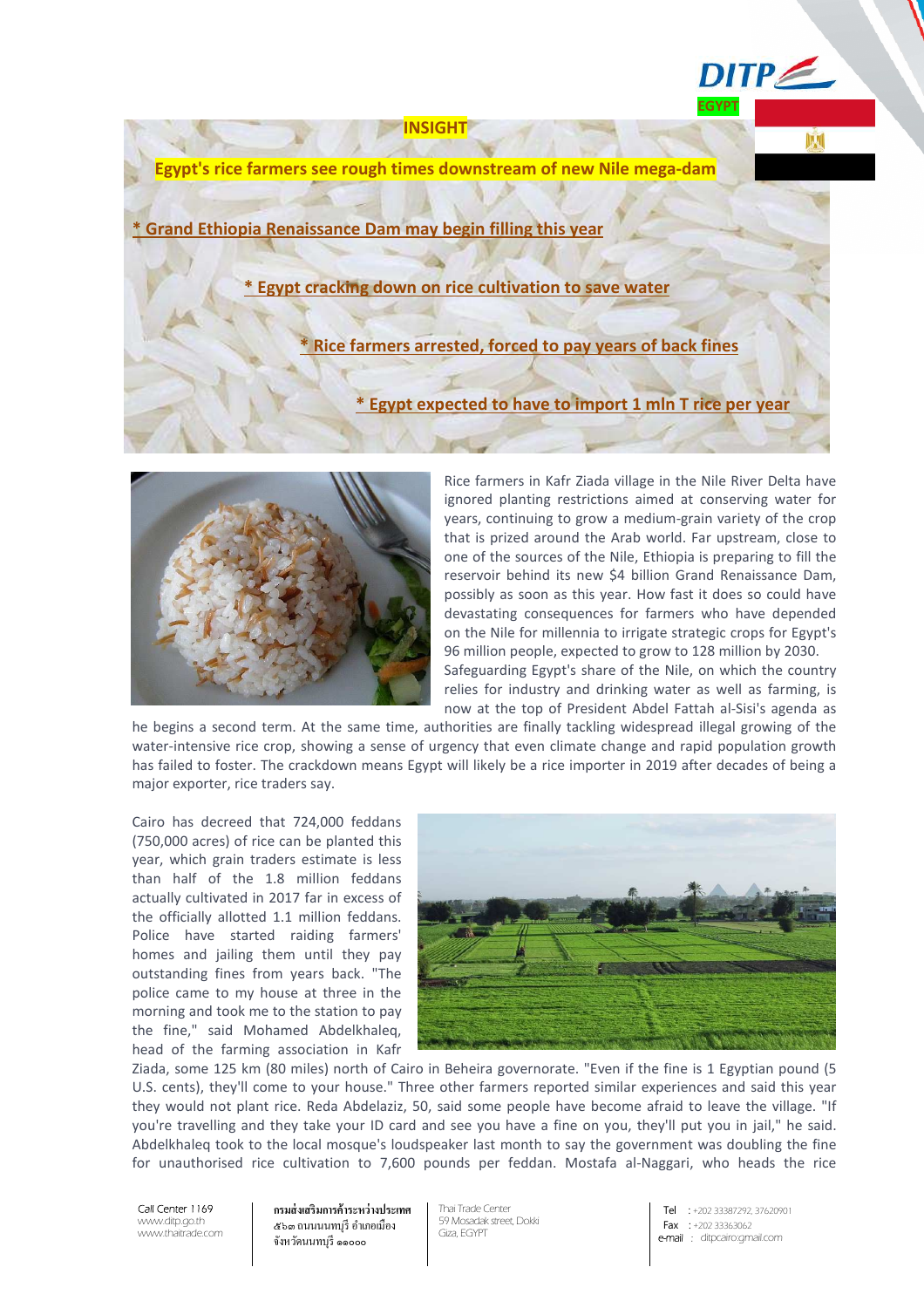# $DITP$

committee of Egypt's agricultural export council, says if the government sticks to the new approach Egypt will likely have to import as much as 1 million tonnes of rice next year. "The dam has opened the door for there to be more of an awareness of water scarcity issues, but Egypt has for a long time needed to review its water allocation policy," he said.



#### **NO AGREEMENT**

Egypt has long considered the Nile its own, even though the river and its tributaries flow through 10 countries. Egyptian President Anwar Sadat famously said in 1979 that he was prepared to go to war over the Nile if its flow was ever threatened. But any threat from Ethiopia in the past was empty until now. The new dam, cutting through the Blue Nile tributary just before its descent into southeastern Sudan, will offer Addis Ababa immense political leverage over its downstream neighbours. Sudan and Egypt are the biggest users of the river for irrigation and dams. Egypt wants to be assured that the dam will not affect the river's flow, estimated at about 84 billion cubic metres on average per year. Ethiopia aims to use the dam to become Africa's biggest power generator and exporter, linking tens of millions to electricity for the first time. The two countries have not been able to agree on a comprehensive water-sharing arrangement despite years of negotiations. Ethiopia was not party to and does not recognise a 1959 agreement between Egypt and Sudan that gave Cairo the rights to the lion's share of the river. For its part, Egypt refuses to sign on to a 2010 regional water-sharing initiative that takes

away its power to veto projects that would alter allocations. Ethiopia says that its dam won't affect the Nile's flow once its 79 billion cubic metre reservoir is filled. The issue is over how fast that happens. Ethiopia wants to do it in as little as three years; Egypt is aiming for seven to ten, sources close to the matter said. There's no doubt the flow of the Nile will be affected during those years. What's not known is how dramatically, and there is little data available to answer that question. Sources at Egypt's irrigation ministry have estimated the loss of 1 billion cubic meters of water would affect 1 million people and lead to the loss of 200,000 acres of



farmland. On that basis, "if (the dam is) filled in 3 years it might destroy 51 percent of Egypts farmland, if in 6 years it will destroy 17 percent," said Ashraf el Attal, CEO of Dubai-based commodities trader Fortuna and an expert on Egypts grain trade.



#### **BE READY TO ADAPT**

The U.N.'s Food and Agriculture Organisation has said Egypt requires an "urgent and massive" response to maintain food security in coming years for a number of reasons, including water scarcity, urbanisation and the effects of climate change. Talks among Egypt, Sudan and Ethiopia on the dam in early April stalled over what Sudan's foreign minister called "technical issues". No date has been set for the next round. "The filling of the GERD is just the most critical issue for the three countries to decide upon, and now, ahead of the first filling," said Ana Cascão, an independent researcher on Nile hydropolitics. "A fair and equitable filling strategy must take into account different scenarios on climate and rainfall variability if it will be one of drought, then the three countries are ready to agree on a slower filling," said Cascão. Rice farmers, who typically begin planting at the end of April, said they may now leave their lands fallow given the difficulty of quickly switching to other summer crops like cotton and corn that require different machinery and techniques. Irrigation Minister

Mohamed Abdel Aty told Reuters the situation posed a big threat to crops, livelihoods and even political stability if efforts to coordinate fail. "Imagine to what extent these people will become vulnerable," he said.

Call Center 1169 www.ditp.go.th www.thaitrade.com **กรมส่ งเสริมการค้าระหว่างประเทศ** ๕๖๓ ถนนนนทบุรี อําเภอเมือง จังหวัดนนทบุรี ๑๑๐๐๐

Thai Trade Center 59 Mosadak street, Dokki Giza, EGYPT

Tel : +202 33387292, 37620901 Fax : +202 33363062 e-mail : ditpcairo:gmail.com